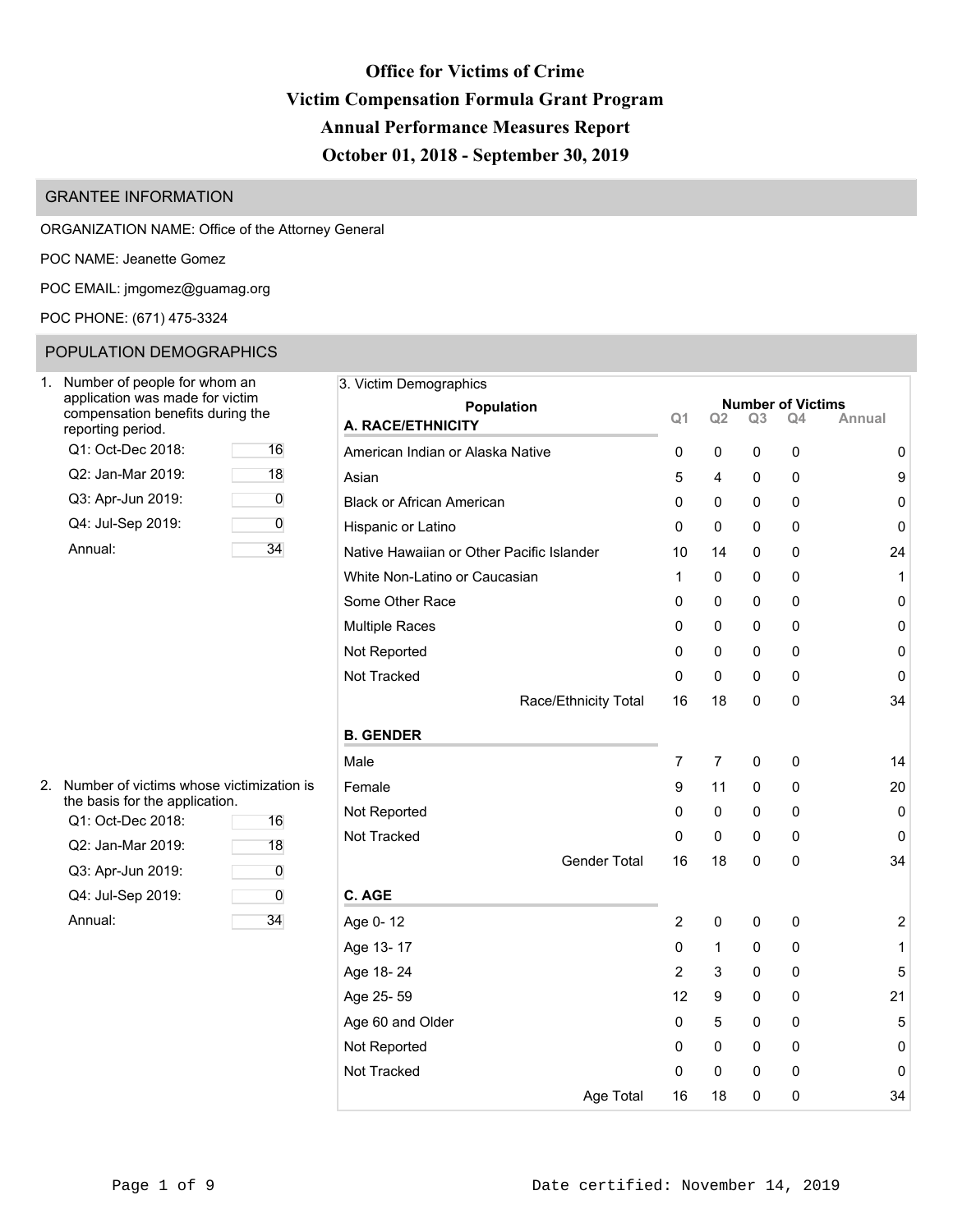### PERFORMANCE MEASURES

4. Based on your program's general procedure, indicate if

Q1: Oct-Dec 2018: Q1: Oct-Dec 2018: 4

Victims and indirect victims generally count as separate applications

Q2: Jan-Mar 2019:

Victims and indirect victims generally count as separate applications

Q3: Apr-Jun 2019:

Victims and indirect victims generally count as separate applications

Q4: Jul-Sep 2019:

Victims and indirect victims generally count as separate applications

### 5. Number of new applications **received** during

| the reporting period |    |
|----------------------|----|
| Q1: Oct-Dec 2018:    | 16 |
| Q2: Jan-Mar 2019:    | 18 |
| Q3: Apr-Jun 2019:    | 0  |
| Q4: Jul-Sep 2019:    | Ω  |
| Annual:              |    |

### 6. Number of applications **approved** during the reporting period.

| eporting period.  |    |
|-------------------|----|
| Q1: Oct-Dec 2018: | 12 |
| Q2: Jan-Mar 2019: | 13 |
| Q3: Apr-Jun 2019: | O  |
| Q4: Jul-Sep 2019: | 0  |
| Annual:           | 25 |

7. Number of applications **denied/closed**. (i.e., applications that were not approved) during the reporting period.

| Q1: Oct-Dec 2018: | 4 |
|-------------------|---|
| Q2: Jan-Mar 2019: | 5 |
| Q3: Apr-Jun 2019: | 0 |
| Q4: Jul-Sep 2019: | 0 |
| Annual:           | g |

### Reason(s) for denial or close status applicable for the reporting period:

| <b>Population</b>                                                                                                         |   | <b>Number of Victims</b> |   |   |              |  |  |  |  |  |
|---------------------------------------------------------------------------------------------------------------------------|---|--------------------------|---|---|--------------|--|--|--|--|--|
|                                                                                                                           |   | Q2                       |   |   | Q3 Q4 Annual |  |  |  |  |  |
| A. Application not filed within time limit                                                                                | 1 | 1                        | 0 | 0 | 2            |  |  |  |  |  |
| B. Failure to report to police                                                                                            | 0 | <sup>0</sup>             | 0 | 0 | 0            |  |  |  |  |  |
| C. Failure to cooperate with law enforcement,<br>victim/witness coordinator, and/or other official<br>required by program | 0 | 0                        | 0 | 0 | 0            |  |  |  |  |  |
| D. Incomplete information                                                                                                 | 1 | 0                        | 0 | 0 | 1            |  |  |  |  |  |
| E. Contributory misconduct                                                                                                | 0 | 0                        | 0 | 0 | 0            |  |  |  |  |  |
| F. Ineligible crime                                                                                                       | 0 | 0                        | 0 | 0 | 0            |  |  |  |  |  |
| G. Ineligible application                                                                                                 | 2 | 4                        | 0 | 0 | 6            |  |  |  |  |  |
| Other                                                                                                                     | 0 | 0                        | 0 | 0 | 0            |  |  |  |  |  |
| Denial explanation:                                                                                                       |   |                          |   |   |              |  |  |  |  |  |
| Ots 0: Deep not meat begin alimibility for Companyation, insidert did                                                     |   |                          |   |   |              |  |  |  |  |  |

Qtr 2: Does not meet basic eligibility for Compensation, incident did not result in the injury or death of victim.

8. Number of applications received for Sexual Assault Forensic Examinations during the reporting period

Q1: Oct-Dec 2018: Not applicable to my state's process

Q2: Jan-Mar 2019: Not applicable to my state's process

Q3: Apr-Jun 2019: Not applicable to my state's process

Q4: Jul-Sep 2019: Not applicable to my state's process

Annual: 0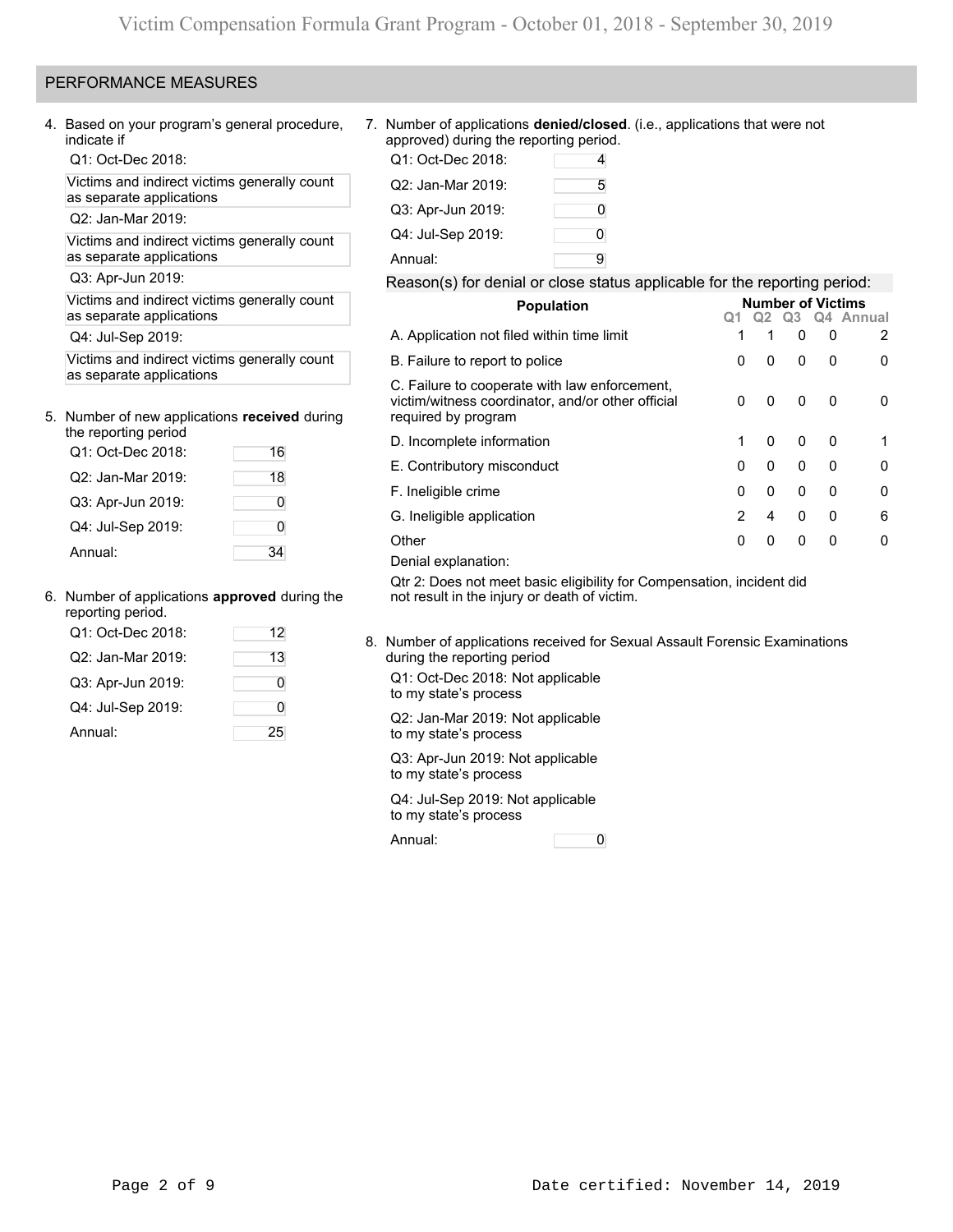|                                     |                                                                     |                      |                |                  |                | <b>EXPENSE TYPES PAID (in dollars)</b>    |               |            |                      |                                  |        |                        |                                   |                                                                                                | <b>TYPES OF VICTIMIZATIONS</b><br><b>RELATED TO A CRIME TYPE</b>                                                      |                                                                                                              |                                                                                                   |                                                                                                        |
|-------------------------------------|---------------------------------------------------------------------|----------------------|----------------|------------------|----------------|-------------------------------------------|---------------|------------|----------------------|----------------------------------|--------|------------------------|-----------------------------------|------------------------------------------------------------------------------------------------|-----------------------------------------------------------------------------------------------------------------------|--------------------------------------------------------------------------------------------------------------|---------------------------------------------------------------------------------------------------|--------------------------------------------------------------------------------------------------------|
| <b>TYPES OF CRIME</b>               | Total Number of<br>Applications Paid During<br>the Reporting Period | Crime Scene Clean Up | Dependent Care | Economic Support | Funeral Burial | Medical/Dental (except<br>mental health ) | Mental Health | Relocation | Replacement Services | Sexual Assault Forensic<br>Exams | Travel | Other (please explain) | Total Paid for this Crime<br>Type | Number of Applications<br>Related to Bullying that<br>were Paid During the<br>Reporting Period | Number of Applications<br>Related to Domestic<br>and Family Violence<br>that were Paid During<br>the Reporting Period | Number or Applications<br>Related to Elder<br>Abuse/Neglect that<br>were Paid During the<br>Renorting Period | Number of Applications<br>Related to Hate Crimes<br>that were Paid During<br>the Reporting Period | Number of Applications<br>Related to Mass<br>Violence that were<br>Paid During the<br>Reporting Period |
| Arson                               |                                                                     |                      |                |                  |                |                                           |               |            |                      |                                  |        |                        |                                   |                                                                                                |                                                                                                                       |                                                                                                              |                                                                                                   |                                                                                                        |
| Assault                             |                                                                     |                      |                |                  |                |                                           |               |            |                      |                                  |        |                        |                                   |                                                                                                |                                                                                                                       |                                                                                                              |                                                                                                   |                                                                                                        |
| <b>Burglary</b>                     |                                                                     |                      |                |                  |                |                                           |               |            |                      |                                  |        |                        |                                   |                                                                                                |                                                                                                                       |                                                                                                              |                                                                                                   |                                                                                                        |
| <b>Child Physical Abuse/Neglect</b> |                                                                     |                      |                |                  |                |                                           |               |            |                      |                                  |        |                        |                                   |                                                                                                |                                                                                                                       |                                                                                                              |                                                                                                   |                                                                                                        |
| Child Pornography                   |                                                                     |                      |                |                  |                |                                           |               |            |                      |                                  |        |                        |                                   |                                                                                                |                                                                                                                       |                                                                                                              |                                                                                                   |                                                                                                        |
| Child Sexual Abuse                  |                                                                     |                      |                |                  |                |                                           |               |            |                      |                                  |        |                        |                                   |                                                                                                |                                                                                                                       |                                                                                                              |                                                                                                   |                                                                                                        |
| <b>DUI/DWI</b>                      |                                                                     |                      |                |                  |                |                                           |               |            |                      |                                  |        |                        |                                   |                                                                                                |                                                                                                                       |                                                                                                              |                                                                                                   |                                                                                                        |
| <b>Fraud/Financial Crimes</b>       |                                                                     |                      |                |                  |                |                                           |               |            |                      |                                  |        |                        |                                   |                                                                                                |                                                                                                                       |                                                                                                              |                                                                                                   |                                                                                                        |
| Homicide                            |                                                                     |                      |                |                  |                |                                           |               |            |                      |                                  |        |                        |                                   |                                                                                                |                                                                                                                       |                                                                                                              |                                                                                                   |                                                                                                        |
| Human Trafficking                   |                                                                     |                      |                |                  |                |                                           |               |            |                      |                                  |        |                        |                                   |                                                                                                |                                                                                                                       |                                                                                                              |                                                                                                   |                                                                                                        |
| Kidnapping                          |                                                                     |                      |                |                  |                |                                           |               |            |                      |                                  |        |                        |                                   |                                                                                                |                                                                                                                       |                                                                                                              |                                                                                                   |                                                                                                        |
| <b>Other Vehicular Crimes</b>       |                                                                     |                      |                |                  |                |                                           |               |            |                      |                                  |        |                        |                                   |                                                                                                |                                                                                                                       |                                                                                                              |                                                                                                   |                                                                                                        |
| Robbery                             |                                                                     |                      |                |                  |                |                                           |               |            |                      |                                  |        |                        |                                   |                                                                                                |                                                                                                                       |                                                                                                              |                                                                                                   |                                                                                                        |
| <b>Sexual Assault</b>               |                                                                     |                      |                |                  |                |                                           |               |            |                      |                                  |        |                        |                                   |                                                                                                |                                                                                                                       |                                                                                                              |                                                                                                   |                                                                                                        |
| Stalking                            |                                                                     |                      |                |                  |                |                                           |               |            |                      |                                  |        |                        |                                   |                                                                                                |                                                                                                                       |                                                                                                              |                                                                                                   |                                                                                                        |
| Terrorism                           |                                                                     |                      |                |                  |                |                                           |               |            |                      |                                  |        |                        |                                   |                                                                                                |                                                                                                                       |                                                                                                              |                                                                                                   |                                                                                                        |
| Total                               |                                                                     |                      |                |                  |                |                                           |               |            |                      |                                  |        |                        |                                   |                                                                                                |                                                                                                                       |                                                                                                              |                                                                                                   |                                                                                                        |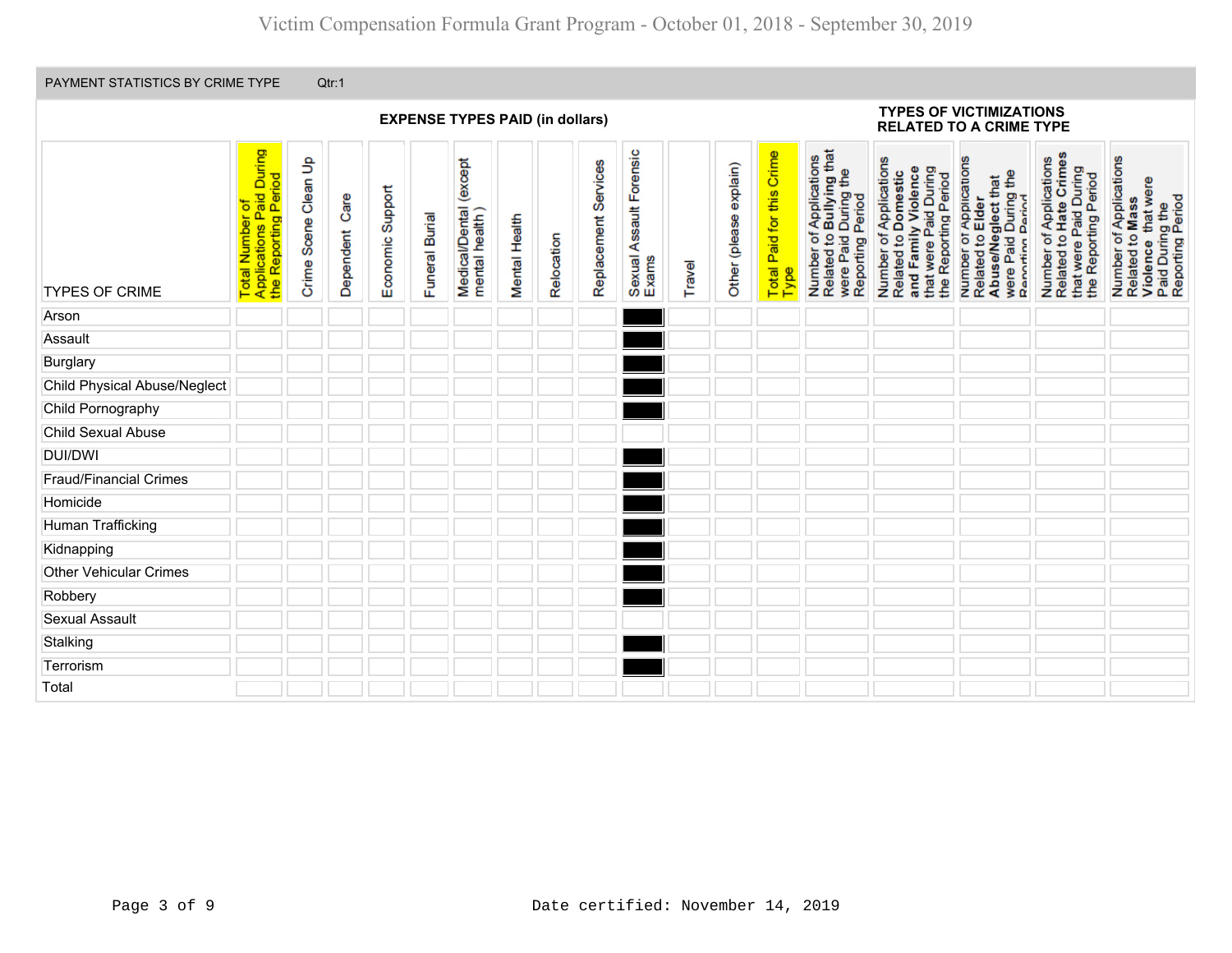|                                                                                                                                                                                         |                                                                     |                      |                   |                                                                                                                       |                | <b>EXPENSE TYPES PAID (in dollars)</b>        |               |            |                      |                                       |        |                        |                                      |                                                                                                | <b>TYPES OF VICTIMIZATIONS</b><br><b>RELATED TO A CRIME TYPE</b>                                                         |                                                                                                              |                                                                                                   |                                                                                                        |
|-----------------------------------------------------------------------------------------------------------------------------------------------------------------------------------------|---------------------------------------------------------------------|----------------------|-------------------|-----------------------------------------------------------------------------------------------------------------------|----------------|-----------------------------------------------|---------------|------------|----------------------|---------------------------------------|--------|------------------------|--------------------------------------|------------------------------------------------------------------------------------------------|--------------------------------------------------------------------------------------------------------------------------|--------------------------------------------------------------------------------------------------------------|---------------------------------------------------------------------------------------------------|--------------------------------------------------------------------------------------------------------|
| <b>TYPES OF CRIME</b>                                                                                                                                                                   | Applications Paid During<br>the Reporting Period<br>Total Number of | Crime Scene Clean Up | Care<br>Dependent | Economic Support                                                                                                      | Funeral Burial | except)<br>Medical/Dental (<br>mental health) | Mental Health | Relocation | Replacement Services | Forensic<br>Sexual Assault F<br>Exams | Travel | Other (please explain) | Paid for this Crime<br>Total<br>Type | Number of Applications<br>Related to Bullying that<br>were Paid During the<br>Reporting Period | Number of Applications<br>and Family Violence<br>Paid During<br>Related to Domestic<br>the Reporting Period<br>that were | Number of Applications<br>were Paid During the<br>Abuse/Neglect that<br>Reporting Period<br>Related to Elder | Related to Hate Crimes<br>Number of Applications<br>that were Paid During<br>the Reporting Period | Number of Applications<br>Violence that were<br>Paid During the<br>Reporting Period<br>Related to Mass |
| Arson                                                                                                                                                                                   |                                                                     |                      |                   |                                                                                                                       |                |                                               |               |            |                      |                                       |        |                        |                                      |                                                                                                |                                                                                                                          |                                                                                                              |                                                                                                   |                                                                                                        |
| $6\overline{6}$<br>\$10,000<br>\$0<br>\$0<br>\$0<br>\$0<br>\$0 \$213 \$19,480<br>$\overline{0}$<br>Assault<br>\$0<br>\$0<br>\$9,267<br>$\overline{0}$<br>$\overline{0}$<br>$\mathbf{1}$ |                                                                     |                      |                   |                                                                                                                       |                |                                               |               |            |                      |                                       |        |                        |                                      |                                                                                                | $\overline{\textbf{0}}$                                                                                                  |                                                                                                              |                                                                                                   |                                                                                                        |
| Burglary                                                                                                                                                                                |                                                                     |                      |                   |                                                                                                                       |                |                                               |               |            |                      |                                       |        |                        |                                      |                                                                                                |                                                                                                                          |                                                                                                              |                                                                                                   |                                                                                                        |
| Child Physical<br>Abuse/Neglect                                                                                                                                                         |                                                                     |                      |                   |                                                                                                                       |                |                                               |               |            |                      |                                       |        |                        |                                      |                                                                                                |                                                                                                                          |                                                                                                              |                                                                                                   |                                                                                                        |
| Child Pornography                                                                                                                                                                       |                                                                     |                      |                   |                                                                                                                       |                |                                               |               |            |                      |                                       |        |                        |                                      |                                                                                                |                                                                                                                          |                                                                                                              |                                                                                                   |                                                                                                        |
| Child Sexual Abuse                                                                                                                                                                      |                                                                     |                      |                   |                                                                                                                       |                |                                               |               |            |                      |                                       |        |                        |                                      |                                                                                                |                                                                                                                          |                                                                                                              |                                                                                                   |                                                                                                        |
| <b>DUI/DWI</b>                                                                                                                                                                          | $\overline{5}$                                                      | \$0                  | \$0               | \$0                                                                                                                   | \$0            | \$38,111                                      | \$0           | \$0        | \$0                  |                                       | \$0    |                        | \$25 \$38,136                        | $\overline{0}$                                                                                 | $\overline{0}$                                                                                                           | $\overline{0}$                                                                                               | $\overline{0}$                                                                                    | $\overline{0}$                                                                                         |
| Fraud/Financial<br>Crimes                                                                                                                                                               |                                                                     |                      |                   |                                                                                                                       |                |                                               |               |            |                      |                                       |        |                        |                                      |                                                                                                |                                                                                                                          |                                                                                                              |                                                                                                   |                                                                                                        |
| Homicide                                                                                                                                                                                |                                                                     |                      |                   |                                                                                                                       |                |                                               |               |            |                      |                                       |        |                        |                                      |                                                                                                |                                                                                                                          |                                                                                                              |                                                                                                   |                                                                                                        |
| Human Trafficking                                                                                                                                                                       |                                                                     |                      |                   |                                                                                                                       |                |                                               |               |            |                      |                                       |        |                        |                                      |                                                                                                |                                                                                                                          |                                                                                                              |                                                                                                   |                                                                                                        |
| Kidnapping                                                                                                                                                                              |                                                                     |                      |                   |                                                                                                                       |                |                                               |               |            |                      |                                       |        |                        |                                      |                                                                                                |                                                                                                                          |                                                                                                              |                                                                                                   |                                                                                                        |
| Other Vehicular<br>Crimes                                                                                                                                                               | 1                                                                   | \$0                  | \$0               | \$0                                                                                                                   | \$0            | \$670                                         | \$0           | \$0        | $\$0$                |                                       | \$0    | \$26                   | \$696                                | $\pmb{0}$                                                                                      | $\pmb{0}$                                                                                                                | $\pmb{0}$                                                                                                    | 0                                                                                                 | $\pmb{0}$                                                                                              |
| Robbery                                                                                                                                                                                 |                                                                     |                      |                   |                                                                                                                       |                |                                               |               |            |                      |                                       |        |                        |                                      |                                                                                                |                                                                                                                          |                                                                                                              |                                                                                                   |                                                                                                        |
| <b>Sexual Assault</b>                                                                                                                                                                   | $\mathbf{1}$                                                        | \$0                  | \$0               | \$0                                                                                                                   | \$0            | \$1,538                                       | \$0           | \$0        | \$0                  | \$0                                   |        | $$0$ $$352$            | \$1,890                              | 0                                                                                              | 0                                                                                                                        | $\overline{0}$                                                                                               | 0                                                                                                 | $\pmb{0}$                                                                                              |
| Stalking                                                                                                                                                                                |                                                                     |                      |                   |                                                                                                                       |                |                                               |               |            |                      |                                       |        |                        |                                      |                                                                                                |                                                                                                                          |                                                                                                              |                                                                                                   |                                                                                                        |
| Terrorism                                                                                                                                                                               |                                                                     |                      |                   |                                                                                                                       |                |                                               |               |            |                      |                                       |        |                        |                                      |                                                                                                |                                                                                                                          |                                                                                                              |                                                                                                   |                                                                                                        |
| Total                                                                                                                                                                                   | 13                                                                  | \$0                  |                   | \$0 \$10,000                                                                                                          |                | \$ 0 \$49,586                                 | \$0           | \$0        | \$0                  | \$0                                   |        |                        | \$0 \$616 \$60,202                   | $\overline{0}$                                                                                 | $\mathbf{1}$                                                                                                             | $\overline{0}$                                                                                               | $\overline{0}$                                                                                    | $\overline{0}$                                                                                         |
| * Other expense explanations<br>Assault<br><b>DUI/DWI</b><br>Other Vehicular Crimes Copy of Police Report<br>Sexual Assault                                                             | Copy of Police Report                                               |                      |                   | Cosmetic eyebrow repair treatment, Propery replacement of Cellphone and Glasses.<br>Property replacement of Cellphone |                |                                               |               |            |                      |                                       |        |                        |                                      |                                                                                                |                                                                                                                          |                                                                                                              |                                                                                                   |                                                                                                        |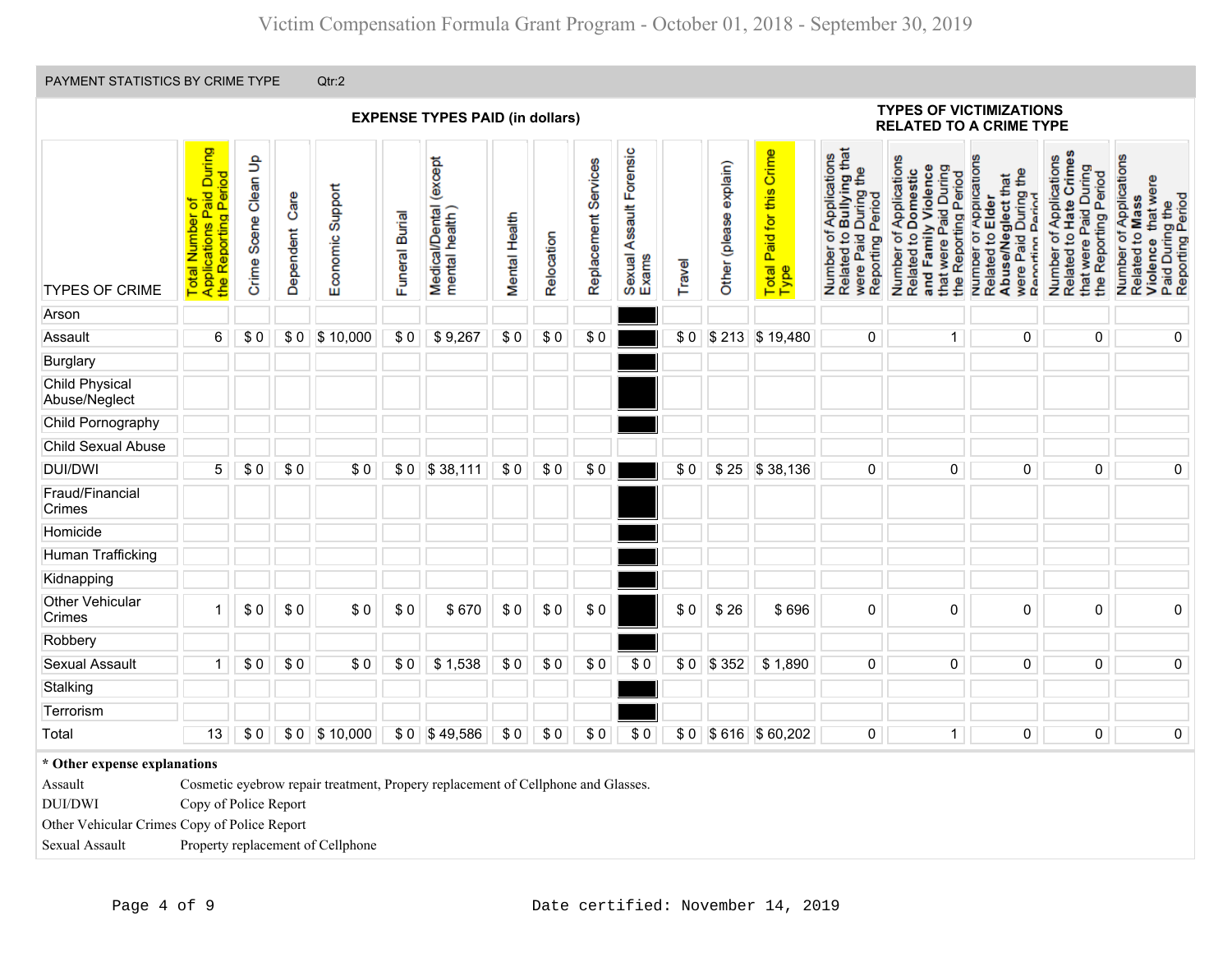|                                                                                                                                        |                                                                     |                      |                |                  |                | <b>EXPENSE TYPES PAID (in dollars)</b>   |               |            |                         |                                       |        |                        |                                   |                                                                                                |                                                                                                                       | <b>TYPES OF VICTIMIZATIONS</b><br><b>RELATED TO A CRIME TYPE</b>                                             |                                                                                                     |                                                                                                                      |  |
|----------------------------------------------------------------------------------------------------------------------------------------|---------------------------------------------------------------------|----------------------|----------------|------------------|----------------|------------------------------------------|---------------|------------|-------------------------|---------------------------------------|--------|------------------------|-----------------------------------|------------------------------------------------------------------------------------------------|-----------------------------------------------------------------------------------------------------------------------|--------------------------------------------------------------------------------------------------------------|-----------------------------------------------------------------------------------------------------|----------------------------------------------------------------------------------------------------------------------|--|
| <b>TYPES OF CRIME</b>                                                                                                                  | Total Number of<br>Applications Paid During<br>the Reporting Period | Crime Scene Clean Up | Dependent Care | Economic Support | Funeral Burial | Medical/Dental (except<br>mental health) | Mental Health | Relocation | Services<br>Replacement | Forensic<br>Sexual Assault F<br>Exams | Travel | Other (please explain) | Total Paid for this Crime<br>Type | Number of Applications<br>Related to Bullying that<br>were Paid During the<br>Reporting Period | Number of Applications<br>and Family Violence<br>that were Paid During<br>Related to Domestic<br>the Reporting Period | Number of Applications<br>Related to Elder<br>Abuse/Neglect that<br>were Paid During the<br>Renorting Period | of Applications<br>Related to Hate Crime<br>that were Paid During<br>the Reporting Period<br>Number | Number of Applications<br>Related to Mass<br>that were<br>Paid During the<br>Reporting Period<br>to Mass<br>Violence |  |
| \$0<br>\$0<br>0<br>\$0<br>\$0<br>\$0<br>\$0<br>\$0<br>\$0<br>\$0<br>\$1<br>\$1<br>0<br>0<br>Arson                                      |                                                                     |                      |                |                  |                |                                          |               |            |                         |                                       |        |                        |                                   |                                                                                                | 0                                                                                                                     | 0                                                                                                            | 0                                                                                                   |                                                                                                                      |  |
| Assault                                                                                                                                |                                                                     |                      |                |                  |                |                                          |               |            |                         |                                       |        |                        |                                   |                                                                                                |                                                                                                                       |                                                                                                              |                                                                                                     |                                                                                                                      |  |
| Burglary                                                                                                                               |                                                                     |                      |                |                  |                |                                          |               |            |                         |                                       |        |                        |                                   |                                                                                                |                                                                                                                       |                                                                                                              |                                                                                                     |                                                                                                                      |  |
| <b>Child Physical Abuse/Neglect</b>                                                                                                    |                                                                     |                      |                |                  |                |                                          |               |            |                         |                                       |        |                        |                                   |                                                                                                |                                                                                                                       |                                                                                                              |                                                                                                     |                                                                                                                      |  |
| Child Pornography                                                                                                                      |                                                                     |                      |                |                  |                |                                          |               |            |                         |                                       |        |                        |                                   |                                                                                                |                                                                                                                       |                                                                                                              |                                                                                                     |                                                                                                                      |  |
| Child Sexual Abuse                                                                                                                     |                                                                     |                      |                |                  |                |                                          |               |            |                         |                                       |        |                        |                                   |                                                                                                |                                                                                                                       |                                                                                                              |                                                                                                     |                                                                                                                      |  |
| <b>DUI/DWI</b>                                                                                                                         |                                                                     |                      |                |                  |                |                                          |               |            |                         |                                       |        |                        |                                   |                                                                                                |                                                                                                                       |                                                                                                              |                                                                                                     |                                                                                                                      |  |
| <b>Fraud/Financial Crimes</b>                                                                                                          |                                                                     |                      |                |                  |                |                                          |               |            |                         |                                       |        |                        |                                   |                                                                                                |                                                                                                                       |                                                                                                              |                                                                                                     |                                                                                                                      |  |
| Homicide                                                                                                                               |                                                                     |                      |                |                  |                |                                          |               |            |                         |                                       |        |                        |                                   |                                                                                                |                                                                                                                       |                                                                                                              |                                                                                                     |                                                                                                                      |  |
| Human Trafficking                                                                                                                      |                                                                     |                      |                |                  |                |                                          |               |            |                         |                                       |        |                        |                                   |                                                                                                |                                                                                                                       |                                                                                                              |                                                                                                     |                                                                                                                      |  |
| Kidnapping                                                                                                                             |                                                                     |                      |                |                  |                |                                          |               |            |                         |                                       |        |                        |                                   |                                                                                                |                                                                                                                       |                                                                                                              |                                                                                                     |                                                                                                                      |  |
| <b>Other Vehicular Crimes</b>                                                                                                          |                                                                     |                      |                |                  |                |                                          |               |            |                         |                                       |        |                        |                                   |                                                                                                |                                                                                                                       |                                                                                                              |                                                                                                     |                                                                                                                      |  |
| Robbery                                                                                                                                |                                                                     |                      |                |                  |                |                                          |               |            |                         |                                       |        |                        |                                   |                                                                                                |                                                                                                                       |                                                                                                              |                                                                                                     |                                                                                                                      |  |
| <b>Sexual Assault</b>                                                                                                                  |                                                                     |                      |                |                  |                |                                          |               |            |                         |                                       |        |                        |                                   |                                                                                                |                                                                                                                       |                                                                                                              |                                                                                                     |                                                                                                                      |  |
| Stalking                                                                                                                               |                                                                     |                      |                |                  |                |                                          |               |            |                         |                                       |        |                        |                                   |                                                                                                |                                                                                                                       |                                                                                                              |                                                                                                     |                                                                                                                      |  |
| Terrorism                                                                                                                              |                                                                     |                      |                |                  |                |                                          |               |            |                         |                                       |        |                        |                                   |                                                                                                |                                                                                                                       |                                                                                                              |                                                                                                     |                                                                                                                      |  |
| Total                                                                                                                                  | 0                                                                   | \$0                  | \$0            | \$0              | \$0            | \$0                                      | \$0           | \$0        | \$0                     |                                       | \$0    | \$1                    | \$1                               | 0                                                                                              | $\overline{0}$                                                                                                        | $\overline{\text{o}}$                                                                                        | $\overline{\text{o}}$                                                                               | $\overline{0}$                                                                                                       |  |
| * Other expense explanations<br>Input a value higher than zero. No funds for crime type arson were expended for this quarter.<br>Arson |                                                                     |                      |                |                  |                |                                          |               |            |                         |                                       |        |                        |                                   |                                                                                                |                                                                                                                       |                                                                                                              |                                                                                                     |                                                                                                                      |  |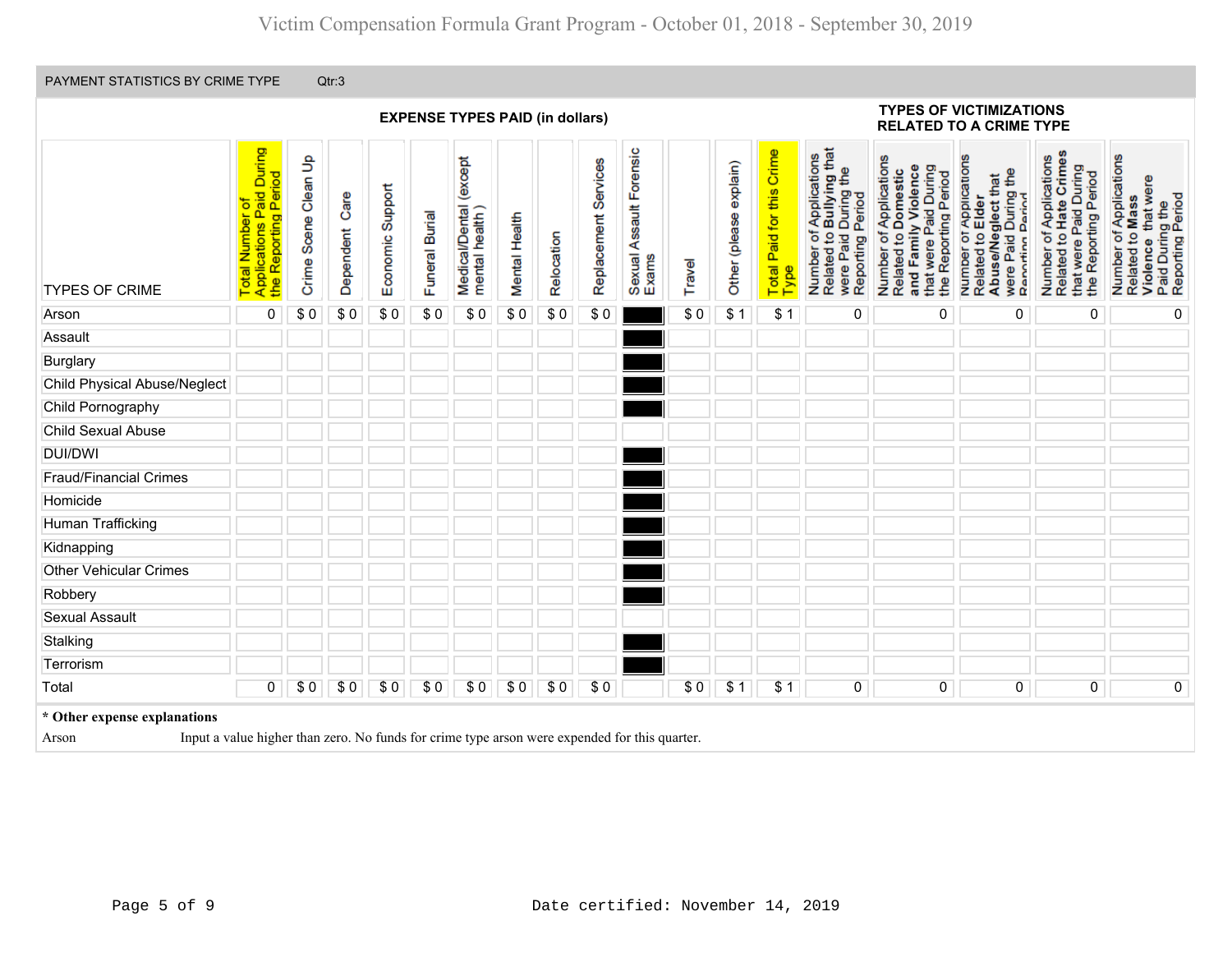|                               |                                                                     |                      |                |                  |                | <b>EXPENSE TYPES PAID (in dollars)</b>    |               |            |                      |                                  |        |                        |                                          |                                                                                                | <b>TYPES OF VICTIMIZATIONS</b><br><b>RELATED TO A CRIME TYPE</b>                                                      |                                                                                                             |                                                                                                   |                                                                                                        |
|-------------------------------|---------------------------------------------------------------------|----------------------|----------------|------------------|----------------|-------------------------------------------|---------------|------------|----------------------|----------------------------------|--------|------------------------|------------------------------------------|------------------------------------------------------------------------------------------------|-----------------------------------------------------------------------------------------------------------------------|-------------------------------------------------------------------------------------------------------------|---------------------------------------------------------------------------------------------------|--------------------------------------------------------------------------------------------------------|
| <b>TYPES OF CRIME</b>         | Total Number of<br>Applications Paid During<br>the Reporting Period | Crime Scene Clean Up | Dependent Care | Economic Support | Funeral Burial | Medical/Dental (except<br>mental health ) | Mental Health | Relocation | Replacement Services | Sexual Assault Forensic<br>Exams | Travel | Other (please explain) | <b>Total Paid for this Crime</b><br>Type | Number of Applications<br>Related to Bullying that<br>were Paid During the<br>Reporting Period | Number of Applications<br>Related to Domestic<br>and Family Violence<br>that were Paid During<br>the Reporting Period | Number of Applications<br>Related to Elder<br>AbuseMeglect that<br>were Paid During the<br>Renorting Period | Number of Applications<br>Related to Hate Crimes<br>that were Paid During<br>the Reporting Period | Number of Applications<br>Related to Mass<br>Violence that were<br>Paid During the<br>Reporting Period |
| Arson                         |                                                                     |                      |                |                  |                |                                           |               |            |                      |                                  |        |                        |                                          |                                                                                                |                                                                                                                       |                                                                                                             |                                                                                                   |                                                                                                        |
| Assault                       |                                                                     |                      |                |                  |                |                                           |               |            |                      |                                  |        |                        |                                          |                                                                                                |                                                                                                                       |                                                                                                             |                                                                                                   |                                                                                                        |
| Burglary                      |                                                                     |                      |                |                  |                |                                           |               |            |                      |                                  |        |                        |                                          |                                                                                                |                                                                                                                       |                                                                                                             |                                                                                                   |                                                                                                        |
| Child Physical Abuse/Neglect  |                                                                     |                      |                |                  |                |                                           |               |            |                      |                                  |        |                        |                                          |                                                                                                |                                                                                                                       |                                                                                                             |                                                                                                   |                                                                                                        |
| Child Pornography             |                                                                     |                      |                |                  |                |                                           |               |            |                      |                                  |        |                        |                                          |                                                                                                |                                                                                                                       |                                                                                                             |                                                                                                   |                                                                                                        |
| Child Sexual Abuse            |                                                                     |                      |                |                  |                |                                           |               |            |                      |                                  |        |                        |                                          |                                                                                                |                                                                                                                       |                                                                                                             |                                                                                                   |                                                                                                        |
| <b>DUI/DWI</b>                |                                                                     |                      |                |                  |                |                                           |               |            |                      |                                  |        |                        |                                          |                                                                                                |                                                                                                                       |                                                                                                             |                                                                                                   |                                                                                                        |
| <b>Fraud/Financial Crimes</b> |                                                                     |                      |                |                  |                |                                           |               |            |                      |                                  |        |                        |                                          |                                                                                                |                                                                                                                       |                                                                                                             |                                                                                                   |                                                                                                        |
| Homicide                      |                                                                     |                      |                |                  |                |                                           |               |            |                      |                                  |        |                        |                                          |                                                                                                |                                                                                                                       |                                                                                                             |                                                                                                   |                                                                                                        |
| Human Trafficking             |                                                                     |                      |                |                  |                |                                           |               |            |                      |                                  |        |                        |                                          |                                                                                                |                                                                                                                       |                                                                                                             |                                                                                                   |                                                                                                        |
| Kidnapping                    |                                                                     |                      |                |                  |                |                                           |               |            |                      |                                  |        |                        |                                          |                                                                                                |                                                                                                                       |                                                                                                             |                                                                                                   |                                                                                                        |
| <b>Other Vehicular Crimes</b> |                                                                     |                      |                |                  |                |                                           |               |            |                      |                                  |        |                        |                                          |                                                                                                |                                                                                                                       |                                                                                                             |                                                                                                   |                                                                                                        |
| Robbery                       |                                                                     |                      |                |                  |                |                                           |               |            |                      |                                  |        |                        |                                          |                                                                                                |                                                                                                                       |                                                                                                             |                                                                                                   |                                                                                                        |
| <b>Sexual Assault</b>         |                                                                     |                      |                |                  |                |                                           |               |            |                      |                                  |        |                        |                                          |                                                                                                |                                                                                                                       |                                                                                                             |                                                                                                   |                                                                                                        |
| Stalking                      |                                                                     |                      |                |                  |                |                                           |               |            |                      |                                  |        |                        |                                          |                                                                                                |                                                                                                                       |                                                                                                             |                                                                                                   |                                                                                                        |
| Terrorism                     |                                                                     |                      |                |                  |                |                                           |               |            |                      |                                  |        |                        |                                          |                                                                                                |                                                                                                                       |                                                                                                             |                                                                                                   |                                                                                                        |
| Total                         |                                                                     |                      |                |                  |                |                                           |               |            |                      |                                  |        |                        |                                          |                                                                                                |                                                                                                                       |                                                                                                             |                                                                                                   |                                                                                                        |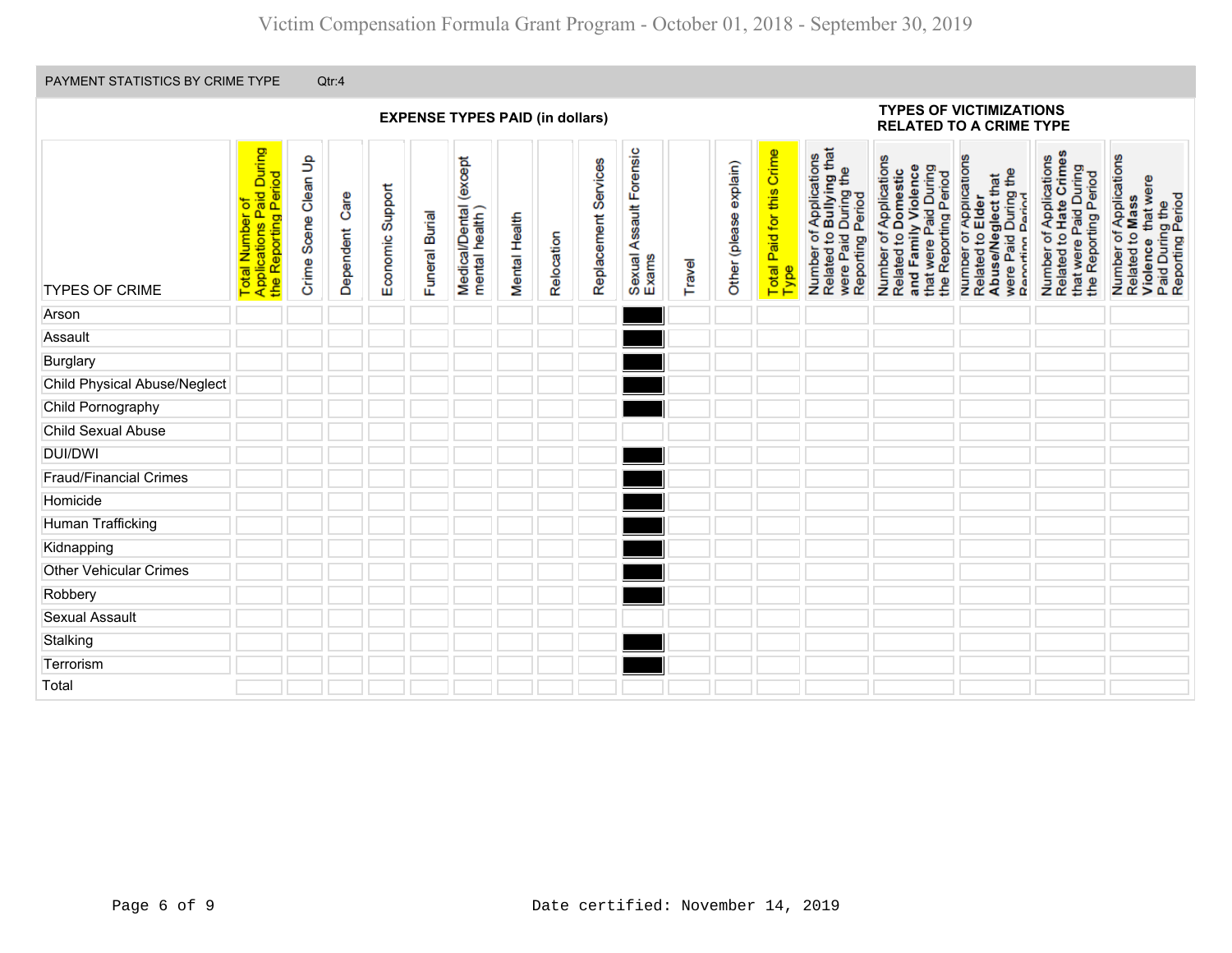# PAYMENT STATISTICS BY CRIME TYPE - Aggregated

|                                 | <b>EXPENSE TYPES PAID (in dollars)</b>                                     |                      |                   |                  |                |                                              |               |            |                      |                                  |        |                        |                                   |                                                                                                                                   | <b>TYPES OF VICTIMIZATIONS</b><br><b>RELATED TO A CRIME TYPE</b>                                                         |                                                                                                               |                                                                                                                                 |                                                                                                                       |  |
|---------------------------------|----------------------------------------------------------------------------|----------------------|-------------------|------------------|----------------|----------------------------------------------|---------------|------------|----------------------|----------------------------------|--------|------------------------|-----------------------------------|-----------------------------------------------------------------------------------------------------------------------------------|--------------------------------------------------------------------------------------------------------------------------|---------------------------------------------------------------------------------------------------------------|---------------------------------------------------------------------------------------------------------------------------------|-----------------------------------------------------------------------------------------------------------------------|--|
| <b>TYPES OF CRIME</b>           | Applications Paid During<br>the Reporting Period<br>Total Number of<br>the | Crime Scene Clean Up | Care<br>Dependent | Economic Support | Funeral Burial | except<br>Medical/Dental (<br>mental health) | Mental Health | Relocation | Replacement Services | Sexual Assault Forensic<br>Exams | Travel | Other (please explain) | Total Paid for this Crime<br>Type | f Applications<br><b>Bullying</b> that<br>During the<br>Reporting Period<br>۴<br>$\overline{5}$<br>were Paid<br>Number<br>Related | Number of Applications<br>were Paid During<br>and Family Violence<br>Related to Domestic<br>the Reporting Period<br>that | Number of Applications<br>Related to Elder<br>£<br>Abuse/Neglect that<br>were Paid During<br>Reporting Period | of Applications<br>Crimes<br>Paid During<br>the Reporting Period<br>Hate<br>g<br>were<br>Number<br>Related <sup>1</sup><br>that | of Applications<br>that were<br>Violence that wer<br>Paid During the<br>Reporting Period<br>Related to Mass<br>Number |  |
| Arson                           | $\overline{0}$                                                             | \$0                  | \$0               | \$0              | \$0            | \$0                                          | $\sqrt{ }$    | \$0        | \$0                  |                                  | \$0    | \$1                    | \$1                               | 0                                                                                                                                 | 0                                                                                                                        | 0                                                                                                             | 0                                                                                                                               | 0                                                                                                                     |  |
| Assault                         | 6                                                                          | \$0                  | \$0               | \$10,000         | \$0            | \$9,267                                      | \$0           | \$0        | \$0                  |                                  | \$0    |                        | \$213 \$19,480                    | $\overline{0}$                                                                                                                    | $\mathbf{1}$                                                                                                             | $\overline{0}$                                                                                                | 0                                                                                                                               | $\overline{0}$                                                                                                        |  |
| <b>Burglary</b>                 |                                                                            |                      |                   |                  |                |                                              |               |            |                      |                                  |        |                        |                                   |                                                                                                                                   |                                                                                                                          |                                                                                                               |                                                                                                                                 |                                                                                                                       |  |
| Child Physical<br>Abuse/Neglect |                                                                            |                      |                   |                  |                |                                              |               |            |                      |                                  |        |                        |                                   |                                                                                                                                   |                                                                                                                          |                                                                                                               |                                                                                                                                 |                                                                                                                       |  |
| Child Pornography               |                                                                            |                      |                   |                  |                |                                              |               |            |                      |                                  |        |                        |                                   |                                                                                                                                   |                                                                                                                          |                                                                                                               |                                                                                                                                 |                                                                                                                       |  |
| Child Sexual Abuse              |                                                                            |                      |                   |                  |                |                                              |               |            |                      |                                  |        |                        |                                   |                                                                                                                                   |                                                                                                                          |                                                                                                               |                                                                                                                                 |                                                                                                                       |  |
| <b>DUI/DWI</b>                  | 5                                                                          | \$0                  | \$0               | \$0              |                | \$0 \$38,111                                 | \$0           | \$0        | \$0                  |                                  | \$0    | \$25                   | \$38,136                          | 0                                                                                                                                 | $\mathbf 0$                                                                                                              | 0                                                                                                             | $\mathbf 0$                                                                                                                     | $\overline{0}$                                                                                                        |  |
| Fraud/Financial<br>Crimes       |                                                                            |                      |                   |                  |                |                                              |               |            |                      |                                  |        |                        |                                   |                                                                                                                                   |                                                                                                                          |                                                                                                               |                                                                                                                                 |                                                                                                                       |  |
| Homicide                        |                                                                            |                      |                   |                  |                |                                              |               |            |                      |                                  |        |                        |                                   |                                                                                                                                   |                                                                                                                          |                                                                                                               |                                                                                                                                 |                                                                                                                       |  |
| Human Trafficking               |                                                                            |                      |                   |                  |                |                                              |               |            |                      |                                  |        |                        |                                   |                                                                                                                                   |                                                                                                                          |                                                                                                               |                                                                                                                                 |                                                                                                                       |  |
| Kidnapping                      |                                                                            |                      |                   |                  |                |                                              |               |            |                      |                                  |        |                        |                                   |                                                                                                                                   |                                                                                                                          |                                                                                                               |                                                                                                                                 |                                                                                                                       |  |
| Other Vehicular<br>Crimes       | 1                                                                          | \$0                  | \$0               | \$0              | \$0            | \$670                                        | \$0           | \$0        | \$0                  |                                  | \$0    | \$26                   | \$696                             | 0                                                                                                                                 | $\mathbf 0$                                                                                                              | 0                                                                                                             | $\mathbf 0$                                                                                                                     | $\mathsf{O}\xspace$                                                                                                   |  |
| Robbery                         |                                                                            |                      |                   |                  |                |                                              |               |            |                      |                                  |        |                        |                                   |                                                                                                                                   |                                                                                                                          |                                                                                                               |                                                                                                                                 |                                                                                                                       |  |
| <b>Sexual Assault</b>           | $\mathbf 1$                                                                | \$0                  | \$0               | \$0              | \$0            | \$1,538                                      | \$0           | \$0        | \$0                  | \$0                              | \$0    | \$352                  | \$1,890                           | $\overline{\text{o}}$                                                                                                             | 0                                                                                                                        | $\pmb{0}$                                                                                                     | $\overline{0}$                                                                                                                  | $\overline{\text{o}}$                                                                                                 |  |
| Stalking                        |                                                                            |                      |                   |                  |                |                                              |               |            |                      |                                  |        |                        |                                   |                                                                                                                                   |                                                                                                                          |                                                                                                               |                                                                                                                                 |                                                                                                                       |  |
| Terrorism                       |                                                                            |                      |                   |                  |                |                                              |               |            |                      |                                  |        |                        |                                   |                                                                                                                                   |                                                                                                                          |                                                                                                               |                                                                                                                                 |                                                                                                                       |  |
| Total                           | 13                                                                         | \$0                  | \$0               | \$10,000         | \$0            | \$49,586                                     | \$0           | \$0        | \$0                  | \$0                              |        |                        | \$0 \$617 \$60,203                | 0                                                                                                                                 | $\mathbf{1}$                                                                                                             | $\pmb{0}$                                                                                                     | $\overline{0}$                                                                                                                  | $\pmb{0}$                                                                                                             |  |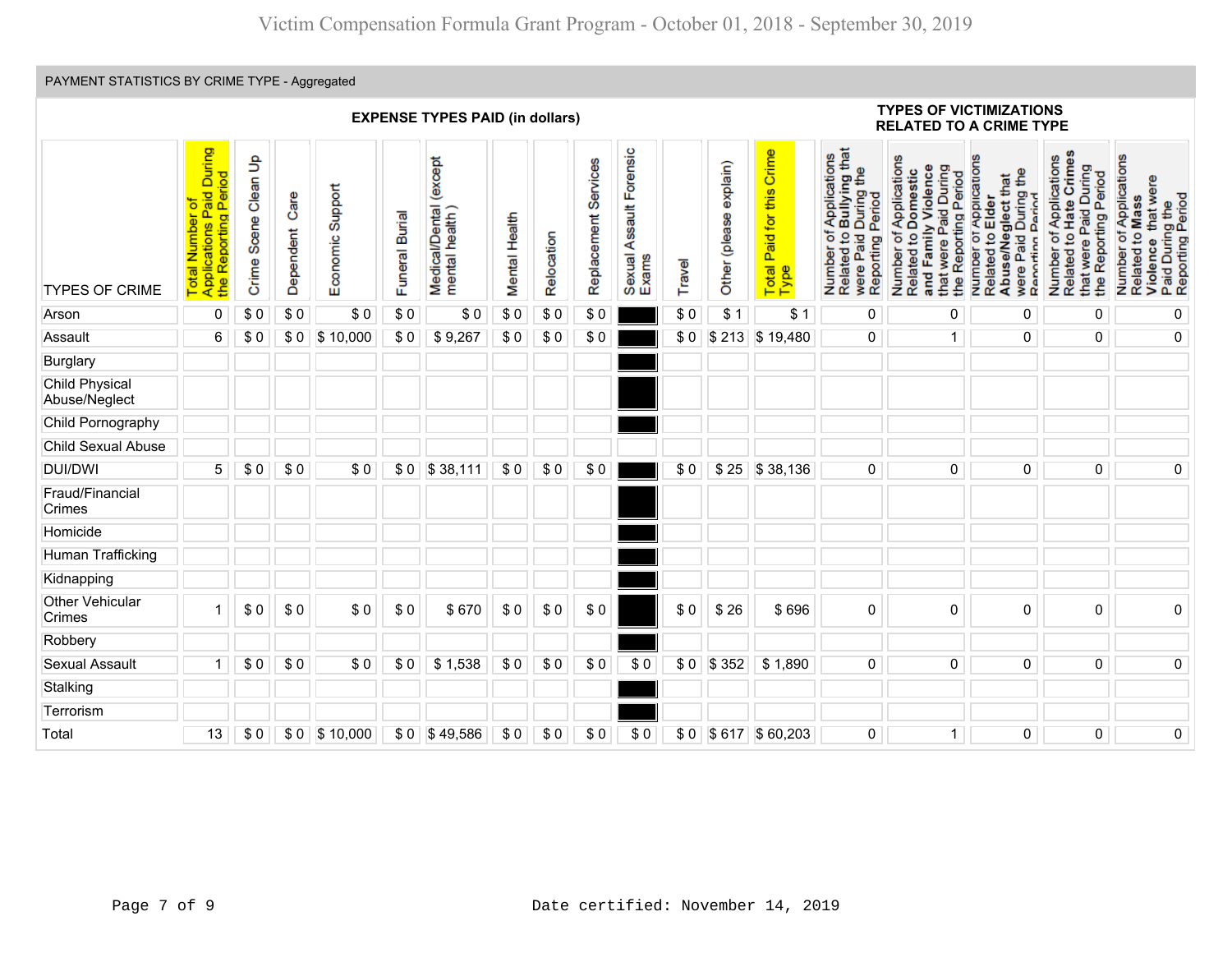### NARRATIVE QUESTIONS

#### 1. **Please explain any significant change in the number of applications received during the reporting period.**

Guam saw a slight increase this year in victim compensation applications received as compared to the previous year. No other significant changes occurred during this period.

#### 2. **The average length of time to process an application for claim eligibility for compensation**

Count days from time of receipt of application to decision. 120

Please explain your state's procedure for processing an application for claim eligibility, from time of receipt of application to decision. Explain the responsibilities of your office in processing a claim: Guam has a centralized system, within the Office of Attorney General of Guam (OAG), administering the Criminal Compensation Program (CICP) and assisting the Criminal Injuries Compensation Commission (CICC). The CICP engages in the following activities: processing applications, providing legal review to the CICC, disbursing funds, providing on-going technical assistance, and routinely monitoring state standards relative to baseline claim processing requirements for local crime victim compensation programs. How long does it take to process a VOCA claim? Pursuant to Guam law, an applicant shall be notified within twenty (20) business days from the date their application is submitted as to whether applicant meets all statutorily eligibility requirements and whether application is complete. Applicant is then informed as to the date and time in which the CICP will hear the case. How long does it take to cut a check for a VOCA claim? The CICP generally disburses compensation funds on a quarterly basis upon order of the CICC. The Guam Department of Administration, a centralized accounting department for the government, issues check payments out of the Criminal Injuries Compensation Fund on victim compensation claims upon receipt of the signed payment authorizations submitted by the agency s authorized signing official. The average wait time to process claims may vary and is subject to the availability of funds.

#### 3. **Does your state have a victim satisfaction survey?**

No

4. **Please describe any emerging/major issues or notable trends that were encountered in your state that had an impact on your program's ability to meet the needs of crime victims during the reporting period.**

During this reporting period, there were no emerging/major issues or notable trends encountered that would impact OAG s ability to meet the needs of crime victims.

#### 5. **Please describe in detail efforts taken to serve Victims of Federal Crime during the reporting period.**

The CICP has not served any victims of a Federal Crime to date, but continues to stand ready to assist in the same manner as it does for all victims of crime.

#### 6. **Please describe any notable activities during the reporting period that improved the process of victim compensation services.**

The CICP administrative staff created a centralized database to manage, maintain and organize data collected upon receipt of CICP applications. Additionally, we continue to train VOCA subrecipients and allied professionals relative to the CICP.

#### 7. **Please describe in detail ways in which your state used VOCA Administrative funds and the impact of these funds on the state's ability to improve victim compensation services during the reporting period.**

VOCA compensation funds were/are used strictly for claim payments. Furthermore, VOCA administrative funds received were/are used to fund a statistician position, cover administrative and training costs.

#### 8. **Were there any laws, initiatives, or policy changes in your state regarding victim compensation during the reporting period? If yes, please briefly describe them and their impact.**

The Compensation for Damages from Criminal Activities statute was amended to expand those crimes that qualify for compensation.

9. **Please describe system-coordination efforts with prosecutors, law enforcement, courts, U.S. attorneys' offices, tribal systems, State VOCA Victim Assistance Coordinator, or other key personnel within the criminal justice system in your state to reduce barriers to victims who may apply to receive victim compensation.**

The CICP currently receives referrals from non-profit organizations. The CICP also continues to work with prosecutors, law enforcement, courts, victim advocates and other programs/agencies that work with victims and their families to provide information and resource materials relative to victim compensation.

#### 10. **Please explain any public outreach efforts to improve awareness of your program.**

Public Outreach – just this year, the OAG, Victim Service Center, participated on behalf of the CICP in public outreach events such as Kick-Off for National Crime Victims Rights Week, Sexual Assault Awareness, Law Week Fair, Silent Witness Community Outreach, and Say Boo to Drugs.